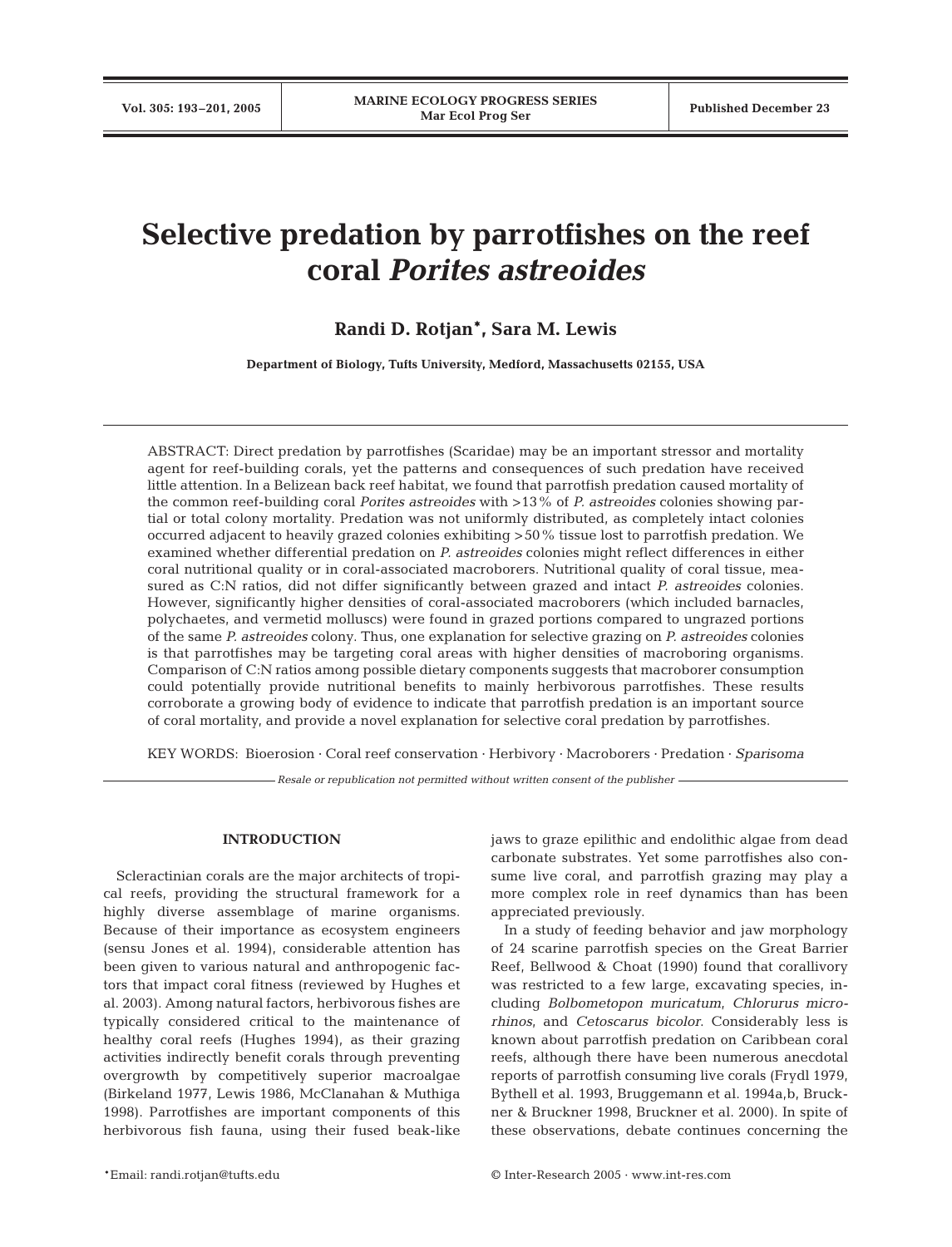extent and importance of parrotfish corallivory on Altantic reefs (reviewed by Miller & Hay 1998), reflecting a paucity of work that has systematically assessed the patterns and consequences of parrotfish predation for reef corals. Using coral transplants, previous studies have shown that susceptible coral species may be excluded from certain reef habitats by fish grazing activity (Neudecker 1979, Littler et al. 1989, Grottoli-Everett & Wellington 1997, Miller & Hay 1998). Additional studies indicate that parrotfishes preferentially target certain coral species (Garzon-Ferreira & Reyes-Nivia 2001), although the causes of such selectivity remain unknown. In addition, we still lack quantitative studies concerning the incidence, extent and consequences of parrotfish predation for a particular coral species.

The feeding habits of Indo-Pacific parrotfishes have been relatively well-studied (Bellwood & Choat 1990), and corallivory has been found to be restricted to a few large excavating species that possess jaw stuctures capable of exerting large forces on the cutting edge. In the Caribbean, the most important coral grazing fish appears to be the stoplight parrotfish *Sparisoma viride* because of its large adult size. Numerous observations of adult *S. viride* feeding on live coral have been reported (Frydl 1979, Bythell et al. 1993, Bruggemann et al. 1994a,b, Bruckner & Bruckner 1998, Miller & Hay 1998, Bruckner et al. 2000, Sanchez et al. 2004). Parrotfishes produce distinctive grazing scars as they excavate portions of the skeleton along with live coral tissue; such scars consist of a series of parallel grooves caused by the crenulated edges of their fused teeth (Frydl 1979, Bellwood & Choat 1990). *Sparisoma viride* adults allocate 1 to 1.3% of their bites to live corals in shallow reef zones in Bonaire, Netherlands Antilles (Bruggemann et al. 1994a,b). In previous work on the back reef habitat of Carrie Bow Cay, Belize, we observed that about 2% of all *S. viride* bites are taken on live *Porites astreoides* corals (S. Lewis unpubl. data), while no live coral consumption was observed for any other parrotfish.

To assess the causes and consequences of parrotfish predation on corals, this study was designed to address the following questions: (1) what is the incidence (% of colonies grazed) and extent (% tissue loss) of parrotfish predation on the common Caribbean coral, *Porites astreoides*; (2) is there differential predation by parrotfishes on particular *P. astreoides* colonies within a back reef habitat; (3) is selective parrotfish predation on *P. astreoides* explained by either differences in nutritional quality (measured as C:N) of coral tissue, or differences in abundance of coral-associated macroborers; (4) how do possible components of parrotfish diet compare in their nutritional quality (C:N)? Coral reefs worldwide are in decline (Hallock et al. 1993, Knowlton 2001, Gardner et al. 2003), and answering these questions will provide insight into parrotfish predation as a potential source of chronic coral mortality.

# **MATERIALS AND METHODS**

**Study site.** This study was conducted from July 2003 to February 2005 in a shallow (~1 m depth) back reef habitat at Carrie Bow Cay, Belize (16° 48' N, 88° 05' W) between the reef crest and a *Thalassia*-dominated reef flat (Ruetzler & Macintyre 1982). *Porites astreoides*, a mound-forming coral, is the dominant coral species in this habitat. This habitat supports a high density of, and intense grazing by, herbivorous fishes, primarily species of *Acanthurus, Sparisoma,* and *Scarus* (Lewis & Wainwright 1985, Lewis 1986). Adults and juveniles of several parrotfish species are common in this habitat, including *Scarus croicensis*, *Scarus vetula*, *Sparisoma viride*, *Sparisoma chrysopterum*, *Sparisoma rubripinne*, and *Sparisoma aurofrenatum*.

**Coral mortality due to parrotfish predation.** Because direct observations of parrotfishes consuming live coral are infrequent, we have followed Frydl (1979) and others (Littler et al. 1989, Miller & Hay 1998) in using the presence of the distinctive grooved scars made by scarids grazing live coral (Fig. 1A) as an indicator of recent parrotfish grazing. Based on the above studies, the grazing scars we observed were most likely made by *S. viride*, but this assumption is not critical to our study.

To compare parrotfish grazing incidence on *Porites astreoides* across reef habitats, we surveyed live *P. astreoides* colonies for recent grazing damage across 6 reef habitats ranging from 1 to 18 m depth in February 2004. In each of these habitats, we surveyed all live *P. astreoides* colonies occurring within  $5 \times 60$  m<sup>2</sup> belt transects, scoring each colony for presence or absence of recent parrotfish grazing scars.



Fig. 1. *Porites astreoides*. (A) Characteristic parrotfish grazing scar with excavated hole formerly occupied by macroborer (either a serpulid polychaete, vermetid mollusk, or *Ceratoconcha domingensis* endolithic barnacle). Recent grazing scar shows distinctive parallel grooves formed by crenulated teeth on the cutting edge of parrotfish jaws. (B) Colony with parrotfish grazing scars (white area) surrounding macroborer holes. Scale bars  $= 1$  cm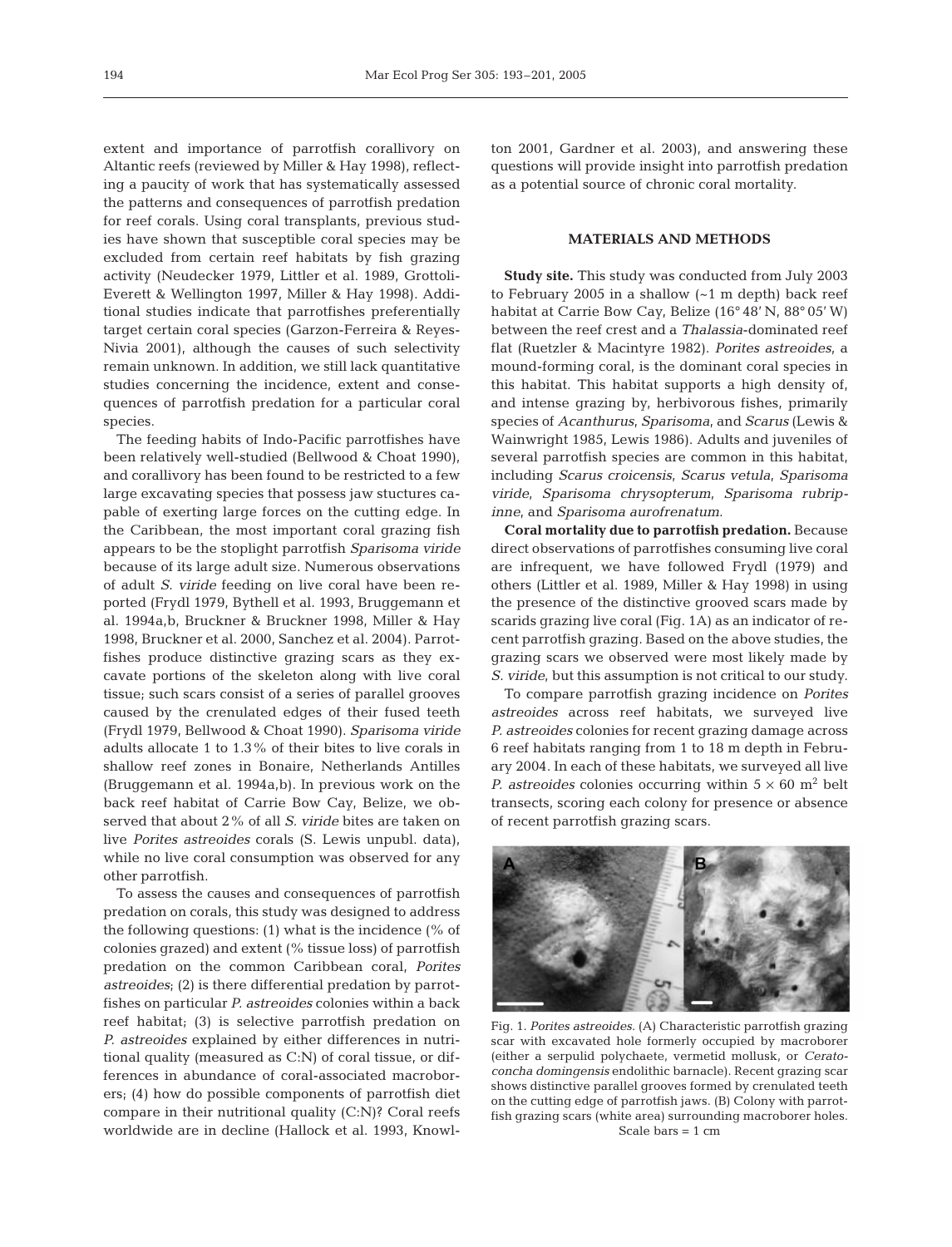To determine the incidence of parrotfish grazing (percentage of colonies grazed) on *Porites astreoides* within the back reef habitat, we censused all *P. astreoides* colonies within a 2044  $m^2$  area (n = 2769 colonies). We scored each live colony for presence or absence of recent parrotfish grazing scars (defined as ≤1 wk old, based on the absence of algal turf colonizing the grazed area). In addition, *P. astreoides* colonies showing complete coral tissue mortality were classified into 2 categories: mortality likely due to parrotfish predation (based on distinct parrotfish grazing scars over most of the colony surface, with no algal turf colonization), or mortality from unknown causes. This latter category included dead *P. astreoides* colonies that had been overgrown by algal turfs; although these colonies also showed parrotfish grazing scars, these were on dead coral substrate covered by algal turf.

We chose a subset of 31 recently grazed *Porites astreoides* colonies within the back reef habitat to measure grazing extent (percentage of live colony surface area removed by parrotfish grazing). This subset represented all of the recently grazed *P. astreoides* colonies present within a  $250 \text{ m}^2$  back reef area, and these colonies were individually marked to monitor changes over time. For each colony, we estimated the percentage (by quartile) of colony surface area lost to predation. We also photographed most of these recently grazed colonies  $(n = 27)$  to document initial damage in July 2003, and to monitor coral tissue regrowth 7 mo later.

**Differences between grazed and intact** *Porites astreoides***.** To determine whether parrotfishes might preferentially graze areas of *Porites astreoides* with higher densities of macroboring organisms, we counted the number of surface-visible macroborers on grazed and intact *P. astreoides*. Compared to other scleractinians, *P. astreoides* shows relatively low susceptibility to boring organisms (Perry 1998), but this species does host the endolithic barnacle *Ceratoconcha domingensis* (Sterrer 1986), and tube-dwelling worms including both serpulid polychaetes (mostly *Spirobranchus* spp.) and vermetid mollusks (*Dendropoma* spp.). These long-lived macroborers are obligate associates of living coral; larvae settle on the colony surface and adults gradually extend their tubes as the coral grows outward (Smith 1984, Nishi & Nishihira 1996). In this study, we assumed that each macroborer occupied a single tube and produced a single hole. Such a 1:1 ratio between macroborers and vacant holes was confirmed by removing small areas of live coral (<1cm depth, similar to indents resulting from parrotfish grazing) on *P. astreoides* colonies with and without surface-visible macroborers, and in all cases the areas without macroborers lacked holes. We focused on surface-visible macroborers for 2 reasons.

Firstly, these organisms are visible to parrotfishes, which are highly mobile, mainly visually-orienting consumers. Secondly, enumeration could be accomplished without collecting and sectioning coral colonies.

We used 2 methods to compare macroborer densities between grazed versus intact *Porites astreoides* colonies. (1) We compared grazed versus intact portions of the same colony; this paired design controlled for differences among colonies in other factors that could potentially affect either their susceptibility to macroborers (e.g. differences in skeletal density) or to grazing (e.g. differences in nutritional quality, nematocyst density, chemical defenses). We selected a subset of 39 partially grazed colonies (including the 31 colonies measured for grazing extent) from the back reef area, and for each colony measured grazed and intact surface area  $\rm (cm^2)$  using a flexible ruler. Colonies ranged in size from approximately 250 to 2500 cm<sup>2</sup>. In intact portions of each colony, we counted the number of surface-visible macroborers. In grazed portions of each colony, we counted macroborers, using the holes they once occupied (Fig. 1). We compared macroborer density (combined endolithic barnacles and worms) in the intact versus grazed portion of each colony using a paired *t*-test. (2) We identified similarly sized grazed and intact *P. astreoides* colonies that were located within 1 m of each other (paired design,  $n = 11$  pairs), and counted the number of surface-visible macroborers or holes (as above) on each colony; colony sizes were not measured for this comparison.

To determine if variation in nutritional quality (measured as C:N ratio) among *Porites astreoides* colonies might explain patterns of differential parrotfish predation, we conducted elemental analysis on coral tissue samples taken from 13 pairs of grazed and intact *P. astreoides* colonies in the back reef; grazed colonies were paired with nearby (within 1 m) colonies of approximately equal size that showed no evidence of grazing. Coral nutritional quality could not be compared using a within-colony paired design because no live tissue remains in grazed portions of colonies. Approximately  $4 \text{ cm}^2$  of coral tissue was collected from each sample in July 2003 using a WaterPik Oral Irrigator with seawater and was dried at 60°C for elemental analysis as described below. We used a paired *t*-test to compare differences in nutritional quality between grazed versus intact *P. astreoides* tissue samples.

**Nutritional quality of possible dietary components.** We used C:N ratios to measure nutritional quality for several possible components of parrotfish diets, including algae, coral, and common macroborers of *Porites astreoides.* C:N ratios have traditionally been used as an indicator of nutritional quality (reviewed by Crossman et al. 2000, Purcell & Bellwood 2001)*,* although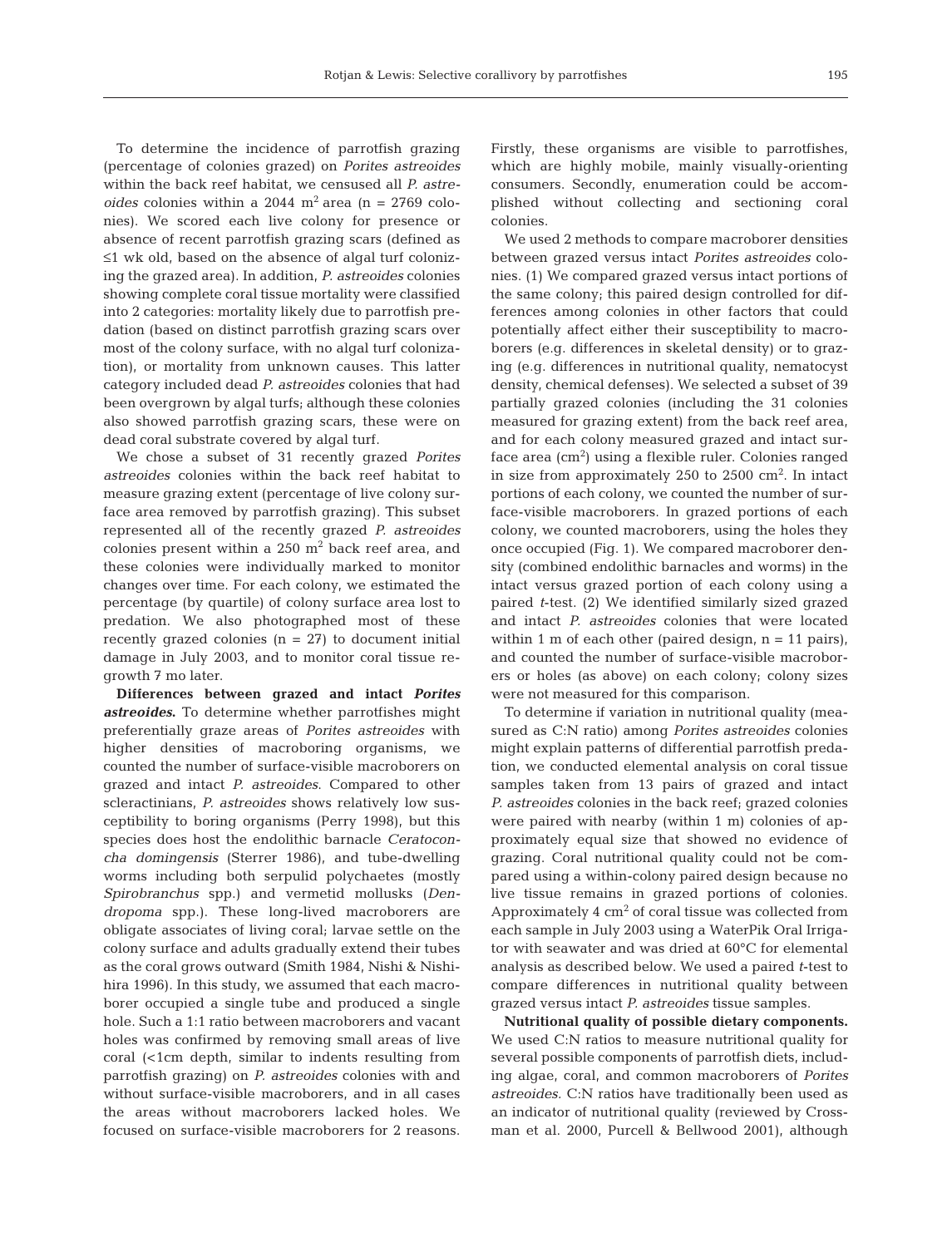they only consider total (not dietary) carbon and nitrogen. We collected samples of *Galaxaura subverticillata* and *Halimeda tuna* (the most common macroalgal species in the back reef habitat) and algal turf, a diverse assemblage of filamentous algae that constitutes the majority of parrotfish diets (Lewis 1986). Large sand particles were removed from algal samples before drying, but no effort was made to remove any turf-associated detritus. Common macroborers were excavated from field-collected *P. astreoides* colonies: endolithic barnacles were dissected out of their valves and worms were removed from their tubes. These samples were dried at 60°C and transported to Boston for elemental analysis. All samples were analyzed with a NC-2500 Elemental Analyzer (CE Elantech) and run against an apple leaf standard. C:N ratios were compared among dietary components using a non-parametric Kruskal-Wallis test followed by Dunn's multiple comparisons, as data were found to be heteroscedastic.

There has been some suggestion that coral-associated macroborers might increase the nitrogen content of host coral tissue. For example, nitrogen and phosphorus excreted by the barnacle *Savignium milleporum* is taken up by zooxanthellae in the hydrocoral *Millepora dichotoma,* and leads to increased coral growth rates (Cook et al. 1991, Achituv & Mizrahi 1996). To investigate whether macroborers locally enhance nitrogen content of the surrounding *Porites astreoides* coral tissue, we compared the C:N ratios of coral tissue directly adjacent to macroborers of different types with coral tissue without macroborers. In January 2005, *P. astreoides* tissue samples were taken directly adjacent to each macroborer type (endolithic barnacles, serpulid polychaetes, vermetid mollusks; 10 samples of each macroborer type were taken, 1 from each of 10 colonies) and from 10 colonies without macroborers. These coral tissue samples were dried at 60°C for elemental analysis as described above. We first used ANOVA to examine differences in C:N between coral tissue sampled adjacent to 3 macroborer groups (endolithic barnacles, serpulid polychaetes, and vermetid mollusks). As these groups did not differ (ANOVA  $F = 1.643$ ; df = 2, 28; p = 0.211), we pooled macroborers together and used a *t*-test to compare colonies with versus without macroborers.

# **RESULTS**

#### **Coral mortality due to parrotfish predation**

A survey of parrotfish grazing incidence on live *Porites astreoides* colonies across reef habitats indicated that grazing incidence varied across habitats (Table 1), with no clear relationship with water depth.

Table 1. *Porites astreoides*. Parrotfish grazing incidence (% of colonies recently grazed) across reef habitats  $(5 \times 60 \text{ m}^2 \text{ tran}$ sects per habitat) at Carrie Bow Cay, Belize

| Depth $(m)$ | Reef habitat          | % recently grazed<br>(no. colonies) |
|-------------|-----------------------|-------------------------------------|
|             | Back reef             | 2.1(364)                            |
| 3           | Lagoon                | 0(20)                               |
| 5           | Upper spur and groove | 0.9(111)                            |
| 10          | Lower spur and groove | 4.2(48)                             |
| 15          | Outer ridge           | 0(26)                               |
| 18          | Inner reef slope      | 2.2(46)                             |
|             |                       |                                     |

The highest grazing incidence on *P. astreoides* was found in the low spur and groove habitat (10 m depth), followed by the inner reef slope (18 m) and back reef (1 m) habitats. Parrotfish predation was not uniformly distributed; within the back reef habitat, the percentage of tissue removed from colonies by grazing varied widely (Fig. 2). Thirty-five percent of colonies had lost less than one-quarter of their live tissue (n = 31 colonies, minimum grazed area =  $6.5 \text{ cm}^2$ ), while 48% of colonies showed a loss of more than half their live tissue to recent parrotfish grazing.

In a more extensive survey conducted in the back reef habitat of all (live and dead) *Porites astreoides* (n = 2769 colonies, Table 2), many colonies showed partial mortality due to parrotfish grazing (e.g. Fig. 3A), while more than 10% of colonies showed complete mortality due to parrotfish grazing (e.g. Fig. 3C). Of 27 recently grazed colonies that were photographically monitored, most showed little coral regrowth over parrotfish grazing scars after 7 mo. Five colonies showed some coral tissue regrowth along the margins of the grazing scar, while grazed areas in the remaining colonies were colonized by algal turf (Fig. 3B,D).



Fig. 2. *Porites astreoides.* Grazing extent (% of coral tissue lost per colony) for recently grazed colonies in the back reef at Carrie Bow Cay, Belize (n = 31 colonies)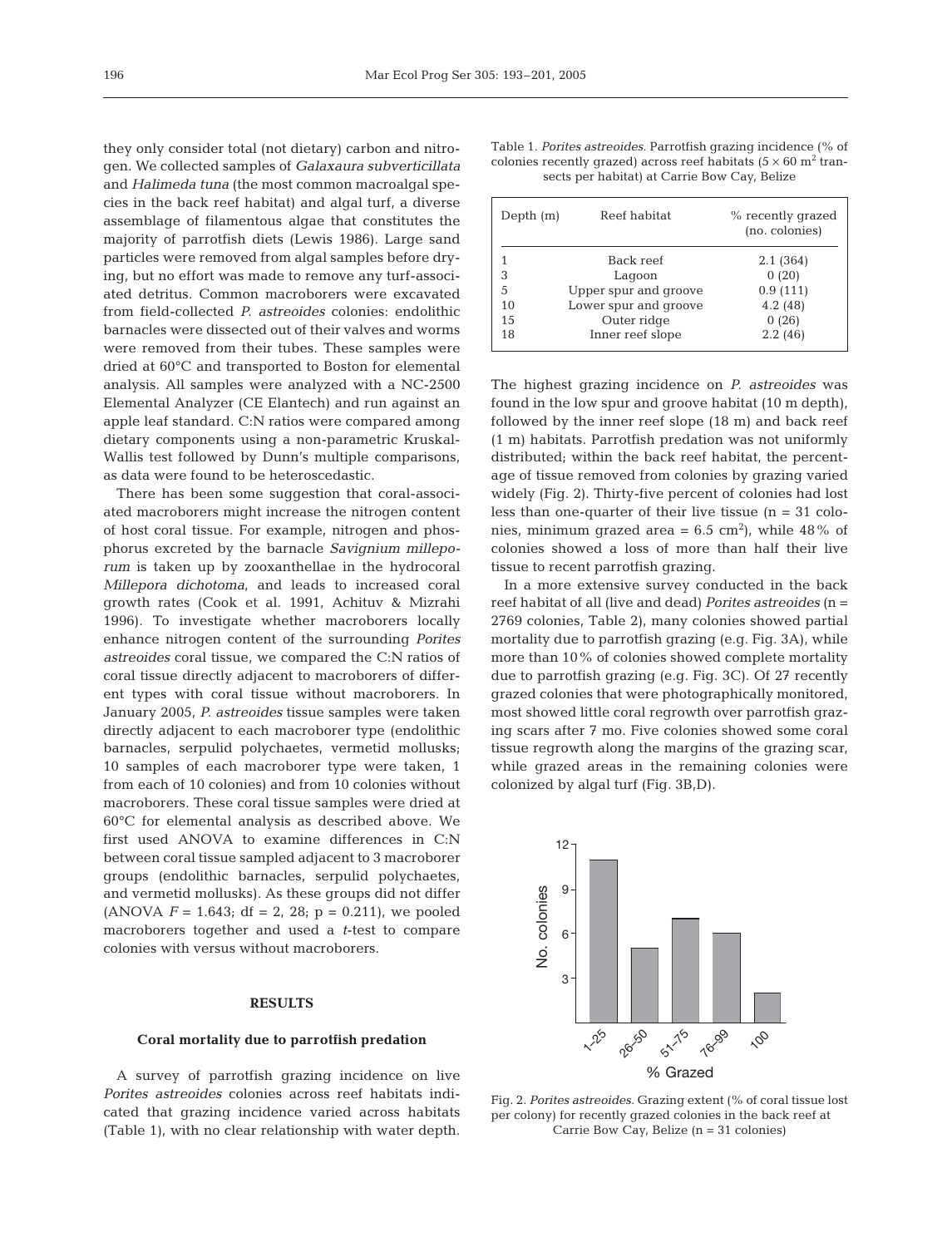Table 2. *Porites astreoides*. Condition of corals over a 2044 m2 back reef area of Carrie Bow Cay, Belize (n = 2769 colonies surveyed). Colony condition was scored as intact (no evidence of parrotfish grazing), grazed (either partial or complete mortality) or dead due to unknown causes (see 'Materials and methods')

| Colony condition                   | $%$ colonies<br>(no. colonies) |
|------------------------------------|--------------------------------|
| Intact                             | 75.2 (2082)                    |
| Grazed, partial mortality          | 3.5(96)                        |
| Grazed, complete mortality         | 10.2(282)                      |
| Complete mortality (unknown cause) | 11.1 (309)                     |

## **Macroborer density and nutritional quality of grazed versus intact corals**

Significantly greater macroborer density was found in grazed compared to intact portions of the same *Porites astreoides* colonies (Fig. 4A; mean difference ± SE =  $0.018 \pm 0.006$  macroborers cm<sup>-2</sup>, paired *t*-test = 2.864, n = 39, p = 0.007), indicating increased likelihood of parrotfish grazing in areas with higher macroborer density within a colony. For between-colony comparisons (not adjusted for colony size), more macroborers were also observed in grazed *P. astreiodes* colonies (Fig. 4B), although this difference was not significant (mean difference  $\pm$  SD = 0.818  $\pm$  4.976 macroborers colony<sup>-1</sup>, paired *t*-test = 0.545, n = 11, p = 0.597). *Porites astreoides*



Fig. 3. *Porites astreoides*. (A) Partially grazed colony with recent parrotfish grazing marks surrounded by live coral tissue. Scale bar = 5 cm. (B) Same colony after 7 mo with no coral regeneration. (C) Total mortality of a colony due to parrotfish grazing. Scale bar = 10 cm. (D) Same colony after  $7 \text{ mo covered by}$ turf algae with no coral regeneration

coral tissue nutritional quality, measured as C:N, was not significantly different between adjacent grazed and intact colonies (Fig. 5; mean difference  $\pm$  SE = 0.016  $\pm$ 0.271, paired  $t$ -test =  $0.060$ ,  $n = 13$ ,  $p = 0.953$ ). In addition, *P. astreoides* coral tissue taken directly adjacent to macroborers exhibited C:N ratios that did not differ significantly compared to coral tissue from colonies without macroborers (with macroborers: mean  $\pm$  1 SE =  $9.596 \pm 0.171$ , n = 30; without macroborers: mean  $\pm$  $1 \text{ SE} = 9.787 \pm 0.309$ ,  $n = 10$ ; *t*-test,  $t = 0.549$ ,  $p = 0.586$ ).

#### **Nutritional quality of possible dietary components**

Overall, C:N ratios differed significantly among several possible components of parrotfish diets, including *Porites astreoides* colonies, macroborers, and algae (Fig. 6; Kruskal-Wallis =  $43.236$ , df =  $7$ , p < 0.0001). Macroboring serpulids, vermetids, and barnacles had similarly low C:N ratios (Dunn's multiple comparisons, all  $p > 0.50$ , with serpulids possessing significantly lower C:N ratios (higher nitrogen content) when compared to both grazed and intact *P. astreoides* (Dunn's multiple comparisons, both  $0.02 < p < 0.05$ ). Serpulids and vermetids had significantly lower C:N ratios compared to any algal types examined (Dunn's multiple comparisons, all p < 0.01). Barnacles did not differ from any of the other food types (all  $p > 0.10$ ), likely due to highly variable C:N ratios.

### **DISCUSSION**

Although there have been numerous anecdotal reports of coral predation by parrotfishes (Darwin 1842, Frydl & Stearn 1978, Frydl 1979), surprisingly few studies have examined the patterns or the consequences of parrotfish predation on reef corals. While Indo-Pacific coral reefs support a more diverse corallivorous fish fauna (Hixon 1997), this functional group is dominated by parrotfishes in the tropical western Atlantic. The present study has made several new contributions to our understanding of parrotfish corallivory in coral reef communities. Our results demonstrated that parrotfish predation has a direct adverse effect on coral survival, based on the incidence and extent of parrotfish predation on the common Caribbean coral *Porites astreoides*. In a Belizean back reef habitat, more than 13% of *P. astreoides* colonies showed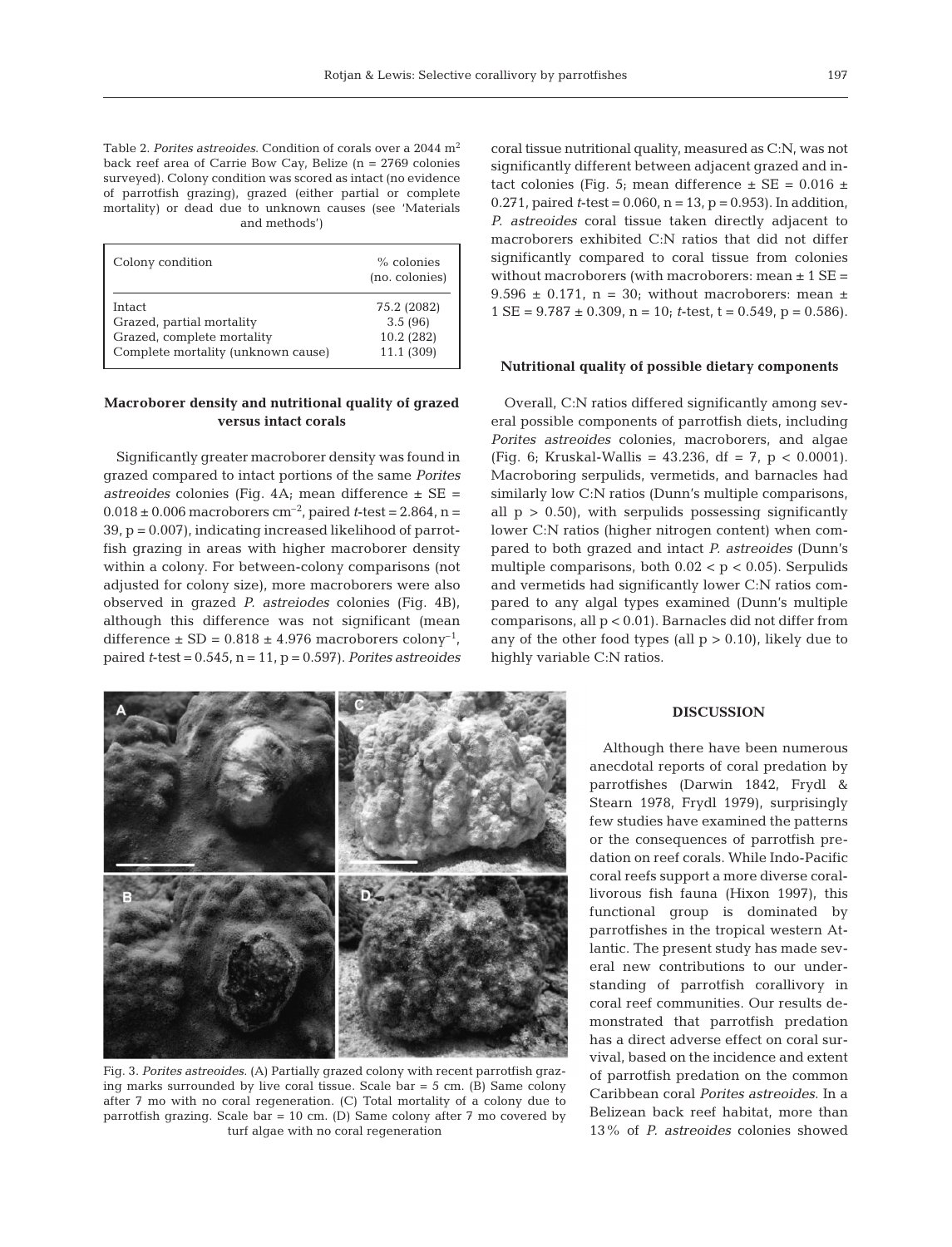

Fig. 4. *Porites astreoides*. Paired comparisons of macroborers on grazed and intact corals. Dashed lines indicate null hypothesis of equal density or abundance. (A) Density of macroborers (total number of serpulid polychaetes, vermetid mollusks, and endolithic barnacles) per unit area of intact colony compared to the total number of holes formerly occupied by macroborers in recently grazed areas (n = 39 colonies). Axes breaks indicate transitions from linear to log scales. (B) Comparison of macroborer abundance between similarly sized grazed versus intact colonies located within 1 m of each other; n = 11 paired colonies

partial or complete mortality due to parrotfish grazing, with little coral recovery after 7 mo. The absence of coral recovery following parrotfish grazing is consistent with previous studies that found minimal tissue regeneration of artificial lesions on *P. astreoides* (Bak & Steward-Van Es 1980). Our present research indicated that parrotfish predation may represent a chronic source of mortality for some Caribbean reef corals.

We also demonstrated that parrotfishes prey selectively on particular colonies within a coral species:



Fig. 5. *Porites astreoides.* Paired comparison of C:N ratios for coral tissue taken from grazed versus intact colonies*.* Dashed line indicates null hypothesis of equal C:N for grazed and intact colonies; n = 13 pairs of colonies located within 1 m of each other



Fig. 6. Nutritional quality (measured as C:N ratio) of possible components of parrotfish diets. Algae: back reef algal species *Galaxaura* spp. (n = 3), *Halimeda* (n = 3), and turf algae  $(n = 5)$ ; macroborers: serpulid polychaetes  $(n = 9)$ , vermetid mollusks (n = 4) and endolithic barnacles *Ceratoconcha domingensis* (n = 8); and *Porites astreoides* coral: intact (n = 13) and grazed  $(n = 13)$  colonies. Bars are mean  $\pm$  SE; letters designate homogenous subgroups from Dunn's multiple comparisons tests

within a single habitat some *Porites astreoides* colonies are heavily grazed while others remain intact (Fig. 2, Table 2). Previous studies have shown selective feeding on particular coral species by butterflyfishes (Neudecker 1979), pufferfishes (Grotolli-Everett & Wellington 1997), and parrotfishes (Littler et al. 1989, Miller & Hay 1998, Garzon-Ferreira & Reyes-Nivia 2001). Taken together, these studies indicate that fish predation can be an important source of coral mortality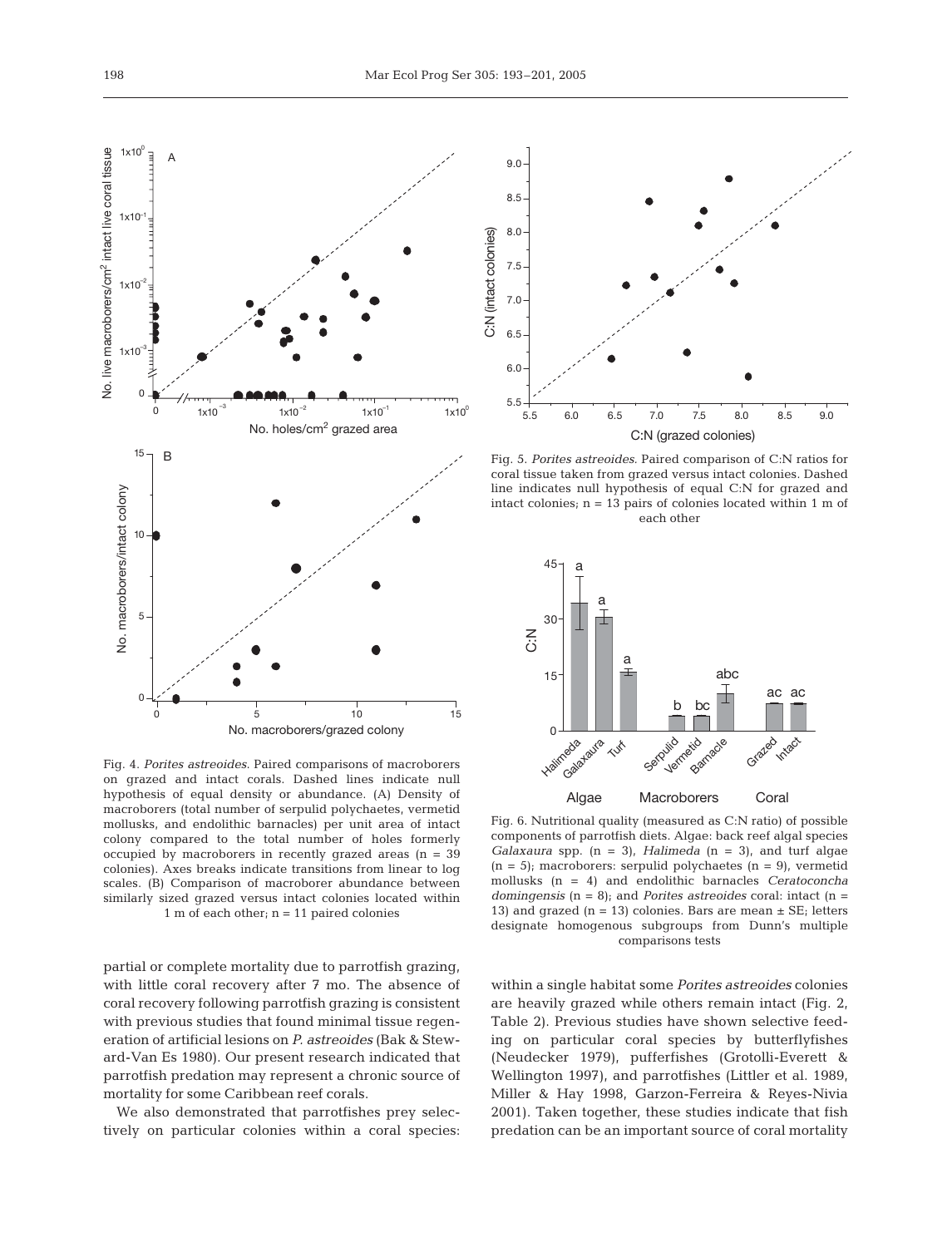in many geographic regions. Our results support a novel explanation for selective corallivory within a given coral species. We found that parrotfishes selectively targeted particular areas of *P. astreoides* colonies with higher densities of macroboring organisms (Fig. 4). In contrast, we found no support for the hypothesis that parrotfishes selectively graze *P. astreoides* colonies with higher nutritional quality (Fig. 5). We also found no evidence that macroborers enrich the nitrogen content of surrounding coral tissue, which suggests that parrotfishes may be attracted to the macroborers themselves rather than to the surrounding coral tissue. Considerable previous work has established that boring organisms are major contributors to the bioerosion of carbonate substrates in coral reef ecosystems (Highsmith et al. 1983, Hutchings 1986, Macdonald & Perry 2003). Our work suggests that boring organisms may place reef corals in double jeopardy, not only by eroding coral skeletons but also by attracting parrotfish grazers. Although it is as yet undetermined whether macroborer presence increases fish predation on other coral species, a similar phenomenon of coral predators targeting areas of high macroborer density has been noted in Moorea for the Indo-Pacific coral *Porites lobata* (P. Edmunds pers. comm.).

Our findings suggest that parrotfishes may target coral areas with high macroborer density for the nutritional benefits directly provided by the associated macrofauna. Parrotfishes have generally been classified as herbivores (Randall 1967, Horn 1989, Choat 1991), which are likely to be nitrogen-limited (Mattson Jr 1980, Choat 1991, Bruggemann et al. 1994b,c, Choat & Clements 1998). However, recent work on Indo-Pacific parrotfishes suggests that certain herbivorous species might be more accurately classified as detritivores (Crossman et al. 2001, Choat et al. 2002,2004, Wilson et al. 2003). It has also been suggested that consumption of detritus and associated microbes may provide considerable amounts of nitrogen to Indo-Pacific parrotfish diets (Choat & Clements 1998, Crossman et al. 2001, Wilson et al. 2003). Although the relative importance of detritus to Caribbean parrotfish diets has not yet been examined, there is evidence that nitrogen content can affect parrotfish food choice. Recent work has shown that the Caribbean seagrass parrotfish *Sparisoma radians* selectively targets nitrogen-enriched *Thalassia testudinum* blades (Goecker et al. 2005). In our study, serpulid polychaetes were the only macroborer containing significantly more nitrogen than coral tissue or algae (Fig. 6); nevertheless, these results suggest that macroborers could be a potentially valuable food source for Caribbean parrotfishes. A major limitation of the present study is that we did not directly observe macroborer consumption

by parrotfishes, which could be addressed using remote videography in future studies.

An alternate explanation that has been proposed for selective coral grazing by *Sparisoma viride* is that terminal-phase males may graze particular corals in order to mark their breeding territories (Bruggemann et al. 1994b, van Rooij et al. 1995). However, the present study does not support this explanation for selective corallivory on *Porites astreoides*. The shallow back reef habitat of Carrie Bow Cay supports large foraging schools of mainly initial phase adult *S. viride* (Lewis & Wainwright 1985, Lewis 1986). Even though this is not a breeding habitat for *S. viride*, some *P. astreoides* colonies were extensively grazed by parrotfishes. Furthermore, low grazing incidence on *P. astreoides* was found in reef habitat such as the outer ridge, where high reproductive activity would be expected. Thus, while we cannot rule out territory marking as an explanation for selective parrotfish corallivory in some situations, our findings are not consistent with this explanation.

Other potential explanations for selective grazing by parrotfishes include differences in coral skeletal density (Littler et al. 1989, Bruggemann et al. 1996), as well as other morphological and chemical coral defenses. However, among several Caribbean corals, no correlation is apparent between live coral skeletal density (Highsmith 1981) and parrotfish grazing incidence (Littler et al. 1989, Garzon-Ferreira & Reyes-Nivia 2001). Additionally, since *Porites astreoides* skeletal density shows little intraspecific variation (Highsmith 1981), it is unlikely to account for the selective grazing both among and within colonies as demonstrated. Some corallivorous fishes may be deterred by other coral defenses. For example *Chaetodon multicinctus*, an Indo-Pacific butterflyfish, has been shown to discriminate among *P. compressa* colonies based on differences in defensive nematocyst density (Gochfeld 2004). However, parrotfishes may not be easily deterred by nematocyst defenses, based on anectodal accounts of *Sparisoma viride* grazing on *Millepora* fire corals (Frydl 1979). As suggested by Miller & Hay (1998) and Harvell (1999), interspecific or intraspecific differences in coral chemical defenses against predators may also contribute to parrotfish feeding selectivity.

Coral reefs are highly diverse communities with complex trophic interactions, and at least some parrotfishes appear to play multifaceted roles in reef dynamics (Miller & Hay 1998). When parrotfishes forage on seaweeds, they provide an indirect benefit to corals, increasing coral survivorship and recruitment by removing competitively superior algae (reviewed by Hixon 1997). Conversely, our research demonstrated that parrotfish predation could have direct detrimental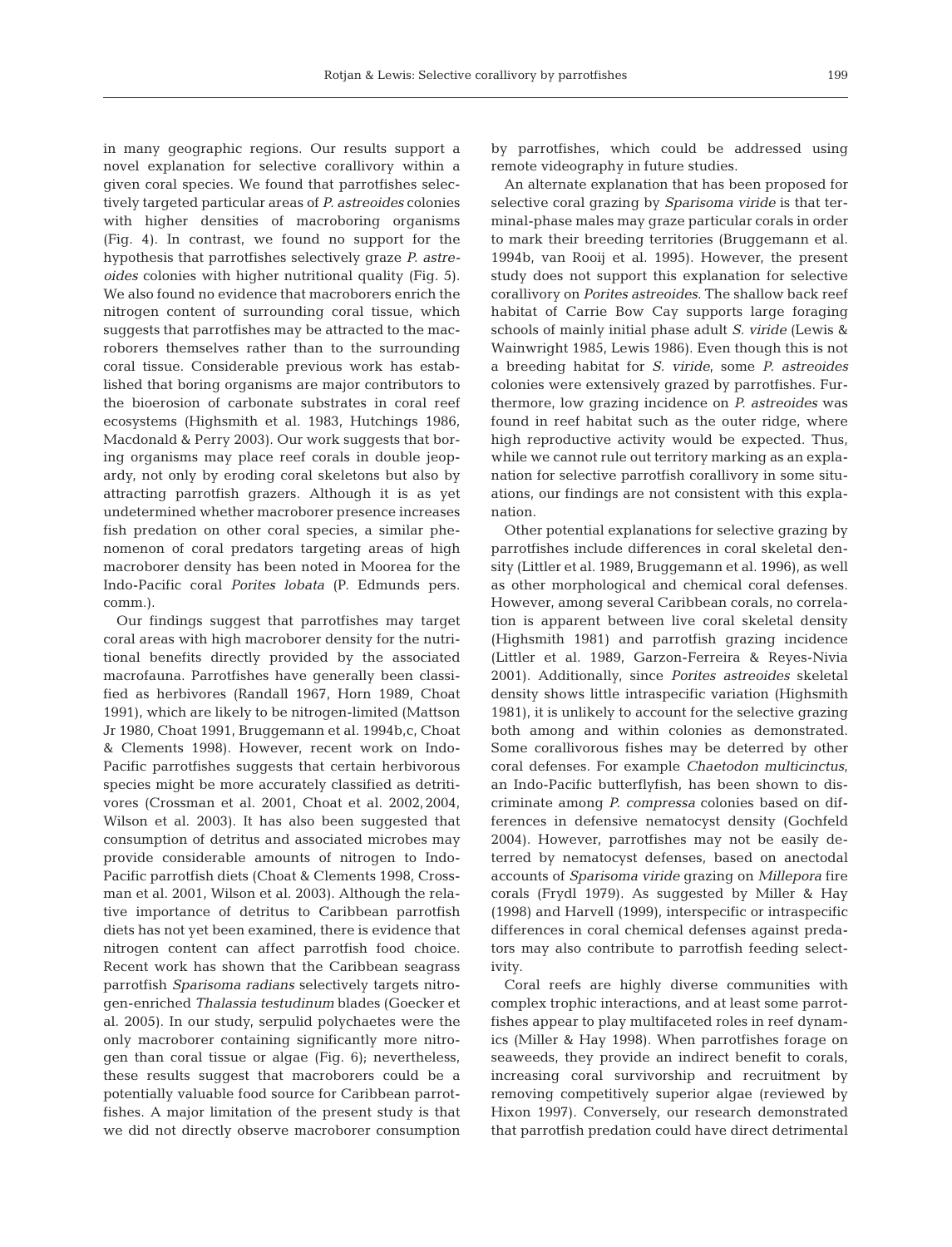effects on reef-building coral species. Because of their large size, high mobility, and powerful beak-like dentition (Bellwood & Choat 1990), excavating parrotfishes have the potential to exert major effects on coral reef community structure. Additional studies are needed to examine if and how patterns and consequences of parrotfish corallivory vary across habitats and among geographic regions.

*Acknowledgements*. We thank M. Carpenter and J. & S. Alanko for logistical support and K. Ruetzler for his encouragement, as well as J. Dimond and D. Kemp for their help in the field. We thank P. Wainwright, C. Kicklighter, M. Goecker, and P. Edmunds for useful discussions, and R. Ruess, O. Ambrogio, K. Demary, T. Fedina and 3 anonymous reviewers whose helpful comments improved this manuscript. This research was funded by the Smithsonian Caribbean Coral Reef Ecosystems Program (CCRE contribution #680) and the Tufts University Institute of the Environment.

#### LITERATURE CITED

- Achituv Y, Mizrahi L (1996) Recycling of ammonium within a hydrocoral (*Millepora dichotoma*)-zooxanthellaecirripede (*Savignium milleporum*) symbiotic association. Bull Mar Sci 58:856–860
- Bak RPM, Steward-Van Es Y (1980) Regeneration of superficial damage in the scleractinian corals *Agaricia agaricites f. purpurea* and *Porites astreoides*. Bull Mar Sci 30: 883–887
- Bellwood DR, Choat JH (1990) A functional analysis of grazing in parrotfishes (family Scaridae): the ecological implications. Environ Biol Fish 28:189–214
- Birkeland CE (1977) The importance of rate of biomass accumulation in early successional stages of benthic communities to the survival of coral recruits. Proc 3rd Int Coral Reef Symp, Miami 1:15–21
- Bruckner AW, Bruckner RJ (1998) Destruction of coral by *Sparisoma viride*. Coral Reefs 17:350
- Bruckner AW, Bruckner RJ, Sollins P (2000) Parrotfish predation on live coral: 'spot biting' and 'focused biting'. Coral Reefs 19:50
- Bruggemann JH, Kuyper MWM, Breeman AM (1994a) Comparative analysis of foraging and habitat use by the sympatric Caribbean parrotfish *Scarus vetula* and *Sparisoma viride* (Scaridae). Mar Ecol Prog Ser 112:51–66
- Bruggemann JH, van Oppen MJH, Breeman AM (1994b) Foraging by the stoplight parrotfish *Sparisoma viride*. I. Food selection in different, socially determined habitats. Mar Ecol Prog Ser 106:41–55
- Bruggemann JH, Begeman J, Bosma EM, Verburg P, Breeman AM (1994c) Foraging by the stoplight parrotfish *Sparisoma viride*. II. Intake and assimilation of food, protein, and energy. Mar Ecol Prog Ser 106:57–71
- Bruggemann JH, van Kessel AM, van Rooij JM, Breeman AM (1996) Bioerosion and sediment ingestion by the Caribbean parrotfish *Scarus vetula* and *Sparisoma viride*: implications of fish size, feeding mode, and habitat use. Mar Ecol Prog Ser 134:59–71
- Bythell J, Bythell M, Gladfelter E (1993) Initial results of a long-term coral reef monitoring program: Impact of Hurricane Hugo at Buck Island Reef National Monument, St. Croix, U.S. Virgin Islands. J Exp Mar Biol Ecol 172: 171–183
- Choat JH (1991) The biology of herbivorous fishes on coral reefs. In: Sale PF (ed) The ecology of coral reef fishes. Academic Press, New York p 120–155
- Choat JH, Clements KD (1998) Vertebrate herbivores in marine and terrestrial environments: a nutritional ecology perspective. Annu Rev Ecol Syst 29:375–403
- Choat JH, Clements KD, Robbins WD (2002) The trophic status of herbivorous fishes on coral reefs I. Dietary analyses. Mar Biol 140:613–623
- Choat JH, Robbins WD, Clements KD (2004) The trophic status of herbivorous fishes on coral reefs 2. Food processing modes and trophodynamics. Mar Biol 145:445–454
- Cook PA, Stewart BA, Achituv Y (1991) The symbiotic relationship between the hydrocoral *Millepora dichotoma* and the barnacle *Savignium milleporum*. J Appl Meteor 32:285–290
- Crossman DJ, Clements KD, Cooper GJS (2000) Determination of protein for studies of marine herbivory: a comparison of methods. J Exp Mar Biol Ecol 244:45–65
- Crossman DJ, Choat JH, Clements KD, Hardy T, McConochie J (2001) Detritus as food for grazing fishes on coral reefs. Limnol Oceanogr 46:1596–1605
- Darwin CR (1842) The structure and distribution of coral reefs. Smith, Elder & Co, London
- Frydl P (1979) The effect of parrotfish (Scaridae) on coral in Barbados, W.I. Int Revue Gesamt Hydrobiol 64:737–748
- Frydl P, Stearn CW (1978) Rate of bioerosion by parrotfish in Barbados reef environments. J Sediment Petrol 48: 1149–1158
- Gardner TA, Cote IM, Gill JA, Grant A, Watkinson AR (2003) Long-term region-wide declines in Caribbean corals. Science 301:958–960
- Garzon-Ferreira J, Reyes-Nivia MC (2001) Incidence of fish predation on stony corals at four atolls of the archipelago of San Andres and Providencia (Colombian Caribbean). Bol Invest Mar Cost 30:133–150
- Gochfeld D (2004) Predation-induced morphological and behavioral defenses in a hard coral: implications for foraging behavior of coral-feeding butterflyfishes. Mar Ecol Prog Ser 267:145–158
- Goecker ME, Heck Jr KL, Valentine JF (2005) Effects of nitrogen concentrations in turtlegrass *Thalassia testudinum* on consumption by the bucktooth parrotfish *Sparisoma radians*. Mar Ecol Prog Ser 286:239–248
- Grottoli-Everett AG, Wellington GM (1997) Fish predation on the scleractinian coral *Madracis mirabilis* controls its depth distribution in the Florida Keys, USA. Mar Ecol Prog Ser 160:291–293
- Hallock P, Muller-Harger FE, Hallas JC (1993) Coral reef decline. Natl Geogr Res Explor 9:358–378
- Harvell CD (1999) Complex biotic environments, coloniality, and heritable variation for inducible defenses. In: Harvell CD (ed) The ecology and evolution of inducible defenses. Princeton University Press, Princeton NJ, p 231–244
- Highsmith RC (1981) Coral bioerosion: damage relative to skeletal density. Am Nat 117:193–198
- Highsmith RC, Lueptow RL, Schonberg SC (1983) Growth and bioerosion of three massive corals on the Belize barrier reef. Mar Ecol Prog Ser 13:261–271
- Hixon MA (1997) Effects of reef fishes on corals and algae. In: Birkeland C (ed) Life and death of coral reefs. Chapman & Hall, New York p 230–248
- Horn MH (1989) Biology of marine herbivorous fishes. Oceanogr Mar Biol Annu Rev 27:161–272
- Hughes TP (1994) Catastrophes, phase shifts, and large scale degradation of a Caribbean coral reef. Science 256: 1574–1551